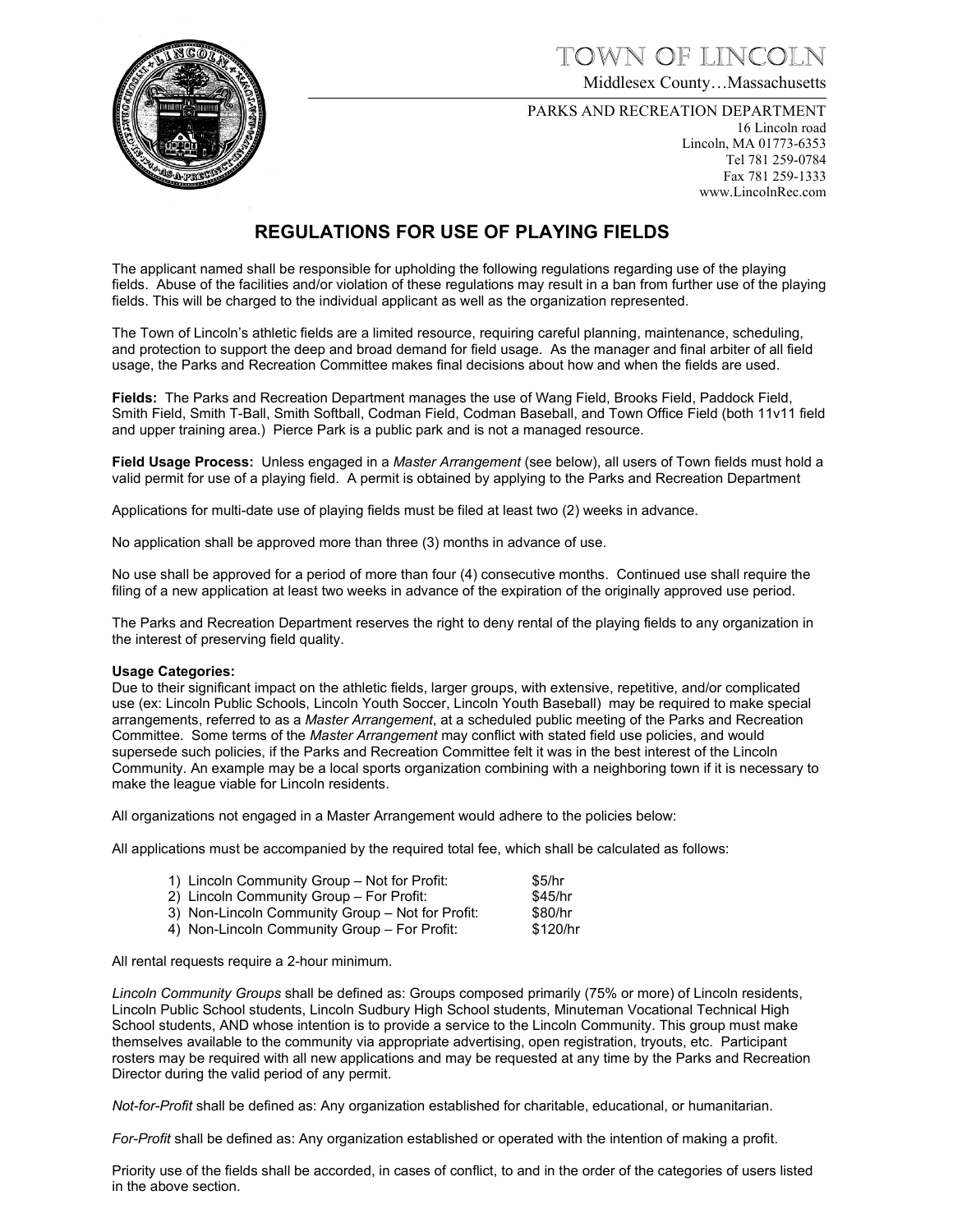### **Rules and Expectations:**

*All permit applicants explicitly acknowledge that their ability to use the Town of Lincoln playing fields is a privilege and not a right. Furthermore, the applicant shall make all of the terms of this agreement known to all members of its organization.* 

The permit applicant shall be responsible for upholding the following regulations regarding use of the playing fields. Abuse of the facilities and/or violation of these regulations may result in a ban from further use of the playing fields. This will be charged to the individual applicant as well as the organization represented.

Material misrepresentations of your organization during the application process shall be grounds for denial of a permit and a possible ban on future applications. If required, participant roster submissions should be made along with the initial permit application. Changes to the membership of your organization that results in a change in User Category must be reflected in a new application with related documentation.

A permit holder who is found to be expanding activities to include out-of scope uses (including but not limited to: additional field usage , inclusion of additional participants and/or teams, combined events with other groups) may have their permit revoked and be subject to a two year ban on additional permit applications.

A permit holder or representative of a permit-holding user group who is found to be practicing on a closed field may be subject to an immediate season-long ban.

Persons and organizations obtaining approval to use a playing field:

- Must restrict their use to the specified playing field approved.
- Must cease all activities and leave the field 15 minutes after sunset.
- Shall be responsible for compliance with all applicable laws and regulations, including those requiring additional permits, licenses, personnel or payment of applicable taxes and fees.
- Shall be fully responsible and liable for any and all damages to Town of Lincoln or Lincoln Public School equipment, structures, buildings or property, which may occur as a result or in the course of the organizations use of such field.

Users of playing fields shall not restrict participants for reasons of race, religion, age, sex, sexual orientation, creed, national origin or disability conditions.

Persons and organizations seeking or obtaining permits to use playing fields shall be responsible for:

- a) Compliance with the Department of Internal Revenue in cases where admission is charged.<br>b) Compliance with the Acts of the Commonwealth that apply to the use of public property and
- Compliance with the Acts of the Commonwealth that apply to the use of public property and any other State or local regulations applicable to this use.
- a) Compliance with all applicable laws and regulations including those requiring additional permits, licenses, personnel, and payment of applicable taxes and fees.

Papers, containers and all other trash and refuse must be disposed of neatly in the receptacles provided at or near each field.

Smoking, obscenities, fighting, the lighting of fires and all other indecent, reckless or dangerous behaviors are strictly prohibited on Town playing fields and school property.

The Parks and Recreation Department reserves the right to cancel, at any time, the use privileges of any organization or individual for failure to comply with these regulations or with any lawful and reasonable orders of the Lincoln Police Department or Board of Selectmen.

### **Safety and Insurance:**

Children or minors shall NOT be granted access or use of fields without proper adult supervision.

The Parks and Recreation Department reserves the right to require public safety details to ensure public/property safety.

The Parks and Recreation Department reserves the right to require a certificate of insurance with the Town of Lincoln and /or Lincoln Public Schools as Named Insured.

All users (participants and bystanders) shall leave the athletic field and seek shelter at the first indication of thunder or lightening and remain off the athletic field until 30 minutes past the last indication of thunder or lightening.

The applicant shall comply with all federal, state and local laws, regulations and license requirements, including but not limited to the Americans with Disabilities Act.

State Law and Town Ordinance strictly prohibit on all playing fields, school property and in other public areas the possession, consumption, sale or use of alcoholic beverages. Any violations of such law and ordinance by a member of an organization using a playing field or by any spectators associated with the organization or any of it's members shall subject the organization and it's members not only to the statutory penalties of fine and/or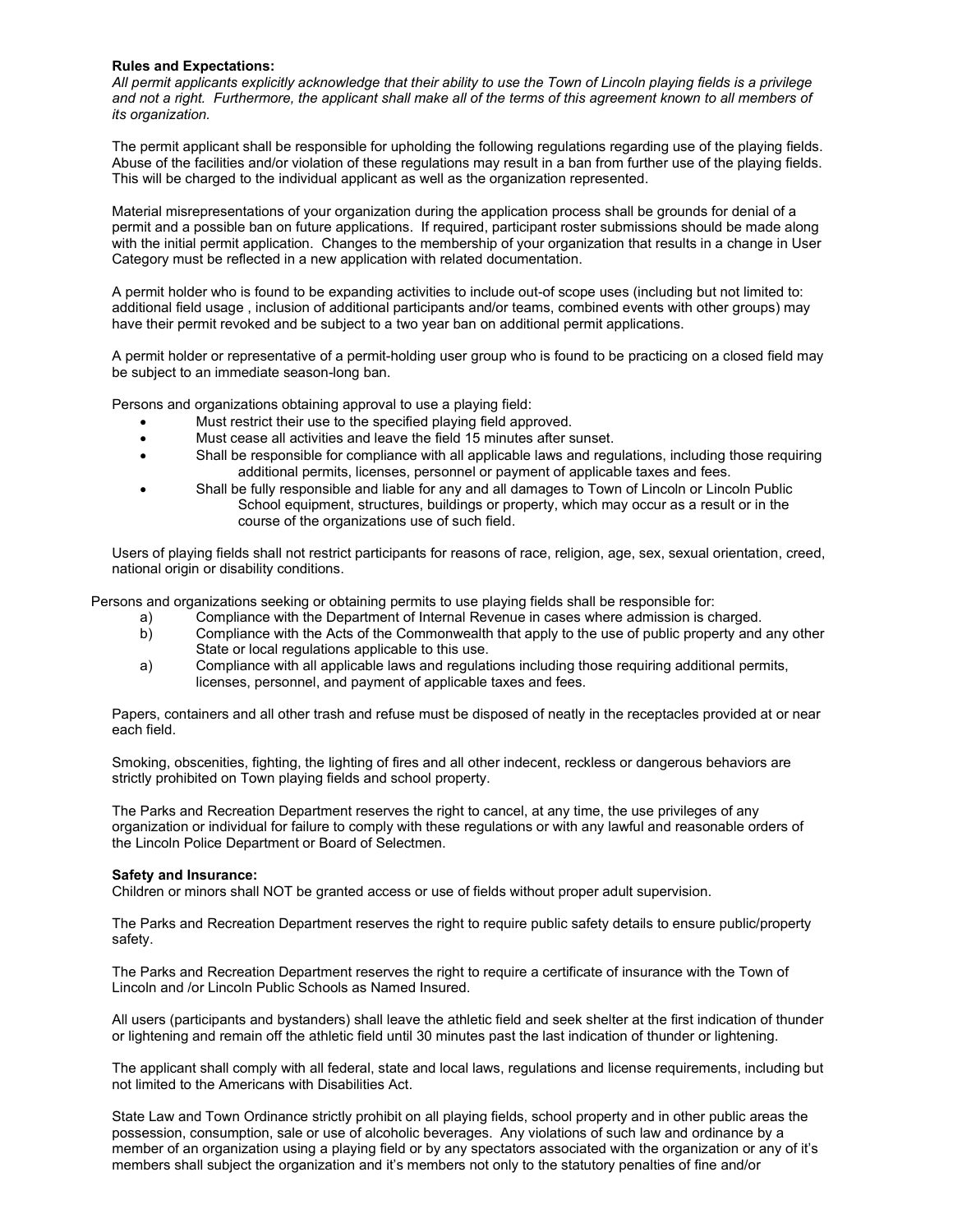imprisonment, but also cancellation of the current privilege of using a Town of Lincoln playing field and a ban of the organization from further use of such fields in the future.

### **Failure to Comply with Parks and Recreation Department Policies:**

All applicants for field user permits explicitly agree to comply with the stated policies contained in this document. Furthermore, they agree to an escalation and punitive system as defined below.

A permit applicant or holder who violates stated policies may have their application denied, limited, revoked or be placed on "probation" or banned entirely from further use, based on the nature and severity of the violation. Such actions will be adjudicated by the Parks and Recreation Director, who in their sole discretion shall have authority to determine appropriate punitive action. The applicant or permit holder shall have the right to appeal any such decision to the Parks and Recreation Committee, at their next regularly scheduled monthly public meetings. This appeal shall be their sole and final recourse.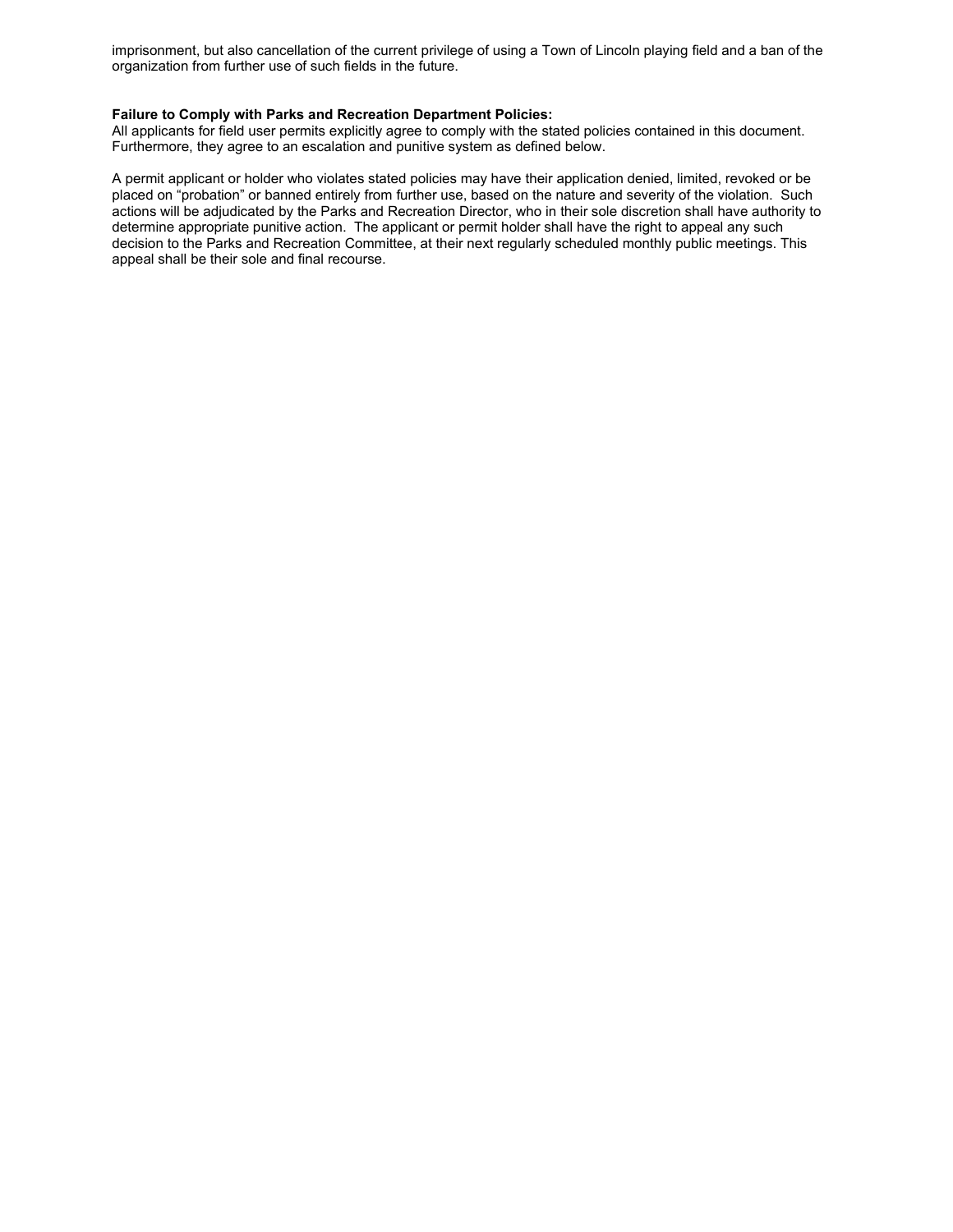# town of lincoln

Middlesex County…Massachusetts

### PARKS AND RECREATION DEPARTMENT

16 Lincoln Road Lincoln, MA 01773 Tel 781 259-0784 Fax 781 259-1333 www.LincolnRec.com

### **APPLICATION FOR USE OF PLAYING FIELDS**

*Field permits will not be issued until this application is completed, submitted and accompanied by the required fee / security deposit.*

| DATE(S) | <b>DAY OF WEEK</b> | <b>FIELD</b> | <b>START TIME</b> | <b>END TIME</b> | <b>ACTIVITY</b> |
|---------|--------------------|--------------|-------------------|-----------------|-----------------|
|         |                    |              |                   |                 |                 |
|         |                    |              |                   |                 |                 |
|         |                    |              |                   |                 |                 |
|         |                    |              |                   |                 |                 |
|         |                    |              |                   |                 |                 |
|         |                    |              |                   |                 |                 |

### **RENTER INFORMATION:**

Full Name of Organization or Individual: \_\_\_\_\_\_\_\_\_\_\_\_\_\_\_\_\_\_\_\_\_\_\_\_\_\_\_\_\_\_\_\_\_\_\_\_\_\_\_\_\_\_\_\_\_\_\_\_

Address: \_\_\_\_\_\_\_\_\_\_\_\_\_\_\_\_\_\_\_\_\_\_\_\_\_\_\_\_\_\_\_\_\_\_\_\_\_\_\_\_\_\_\_\_\_\_\_\_\_\_\_\_\_\_\_\_\_\_\_\_\_\_\_\_\_\_\_\_\_\_\_\_\_\_\_

Phone: The contract of the contract of the Email:  $\blacksquare$ 

Board of Health Permit required? YES NO (IF YES, A PERMIT MUST ACCOMPANY THIS APPLICATION)

### **CATEGORY AND FEE:**

Rental requests require a 2-hour minimum. Priority use of the fields shall be accorded, in cases of conflict, to and in the order of the categories of users listed below:

| <b>USER GROUP</b> |                                                 | <b>RATE</b> | <b>NUMBER OF HOURS</b> | <b>TOTAL FEE:</b> |
|-------------------|-------------------------------------------------|-------------|------------------------|-------------------|
|                   | 1) Lincoln Community Group - Not for Profit     | \$5/hr      | -                      |                   |
|                   | 2) Lincoln Community Group – For Profit         | \$45/hr     | $=$                    |                   |
|                   | 3) Non-Lincoln Community Group – Not for Profit | \$80/hr     | $=$                    |                   |
|                   | 4) Non-Lincoln Community Group - For Profit     | \$120/hr    | =                      |                   |

**SECURITY DEPOSIT**: \$50 deposit if your total rental fee is under \$100. \$100 deposit if your total rental fee is over \$100

*Lincoln Community Groups* shall be defined as: Groups composed primarily (75% or more) of Lincoln residents, Lincoln Public School students, Lincoln Sudbury High School students, Minuteman Vocational Technical High School students, AND whose intention is to provide a service to the Lincoln Community.

*Not-for-Profit* shall be defined as: Any organization established for charitable, educational, or humanitarian purposes. *For-Profit* shall be defined as: Any organization established or operated with the intention of making a profit.

### **WAIVER:**

As a condition of using the Town of Lincoln's playing fields, I agree, on behalf of, and as the authorized representative of the fore mentioned organization, that I shall be responsible, personally, as well as in my representative capacity for payment to the Town of Lincoln of all required fees and charges. Reimbursement of the Town of Lincoln for<br>any damage to any field, and/or equipment or lawful and reasonable orders of the Board of Selectmen and Lincoln Police Department regarding its use. The applicant organization and its members hereby release the Town of Lincoln and all officers and agencies thereof from any and all liability and claims of any nature arising out of or in connection with their use of the playing fields applied for hereby.

### **REGULATIONS FOR USE:**

l have received and reviewed all regulations for field use. I understand that if regulations are disobeyed, Lincoln Parks & Recreation reserves the right to revoke my permit and potentially not rent to<br>my group/organizatio

\_\_\_\_\_\_\_\_\_\_\_\_\_\_\_\_\_\_\_\_\_\_\_\_\_\_\_\_\_\_\_\_\_\_\_\_\_\_\_\_\_\_\_\_\_\_\_\_\_\_\_\_\_\_\_\_\_\_\_\_\_\_\_\_\_\_ \_\_\_\_\_\_\_\_\_\_\_\_\_\_\_\_\_\_\_\_\_\_\_\_\_\_\_\_\_\_\_\_\_ *FOR OFFICE USE ONLY:* Approval \_\_\_\_\_\_\_\_\_\_\_\_\_\_\_\_\_\_\_\_\_\_\_\_\_\_\_\_\_\_\_\_\_\_\_ Date \_\_\_\_\_\_\_\_\_\_\_ Date Entered \_\_\_\_\_\_\_\_\_\_\_\_\_\_ Staff Initial \_\_\_\_\_\_\_ Total Fee \_\_\_\_\_\_\_\_\_\_ NOTES: Security Deposit \_\_\_\_\_\_\_\_\_\_\_ Date: \_\_\_\_\_\_\_\_ Balance Due \_\_\_\_\_\_\_\_\_\_\_\_\_\_\_\_\_\_\_\_\_\_ Date: \_\_\_\_\_\_  *Parks & Recreation*  **Signature of Person Responsible Date** Date